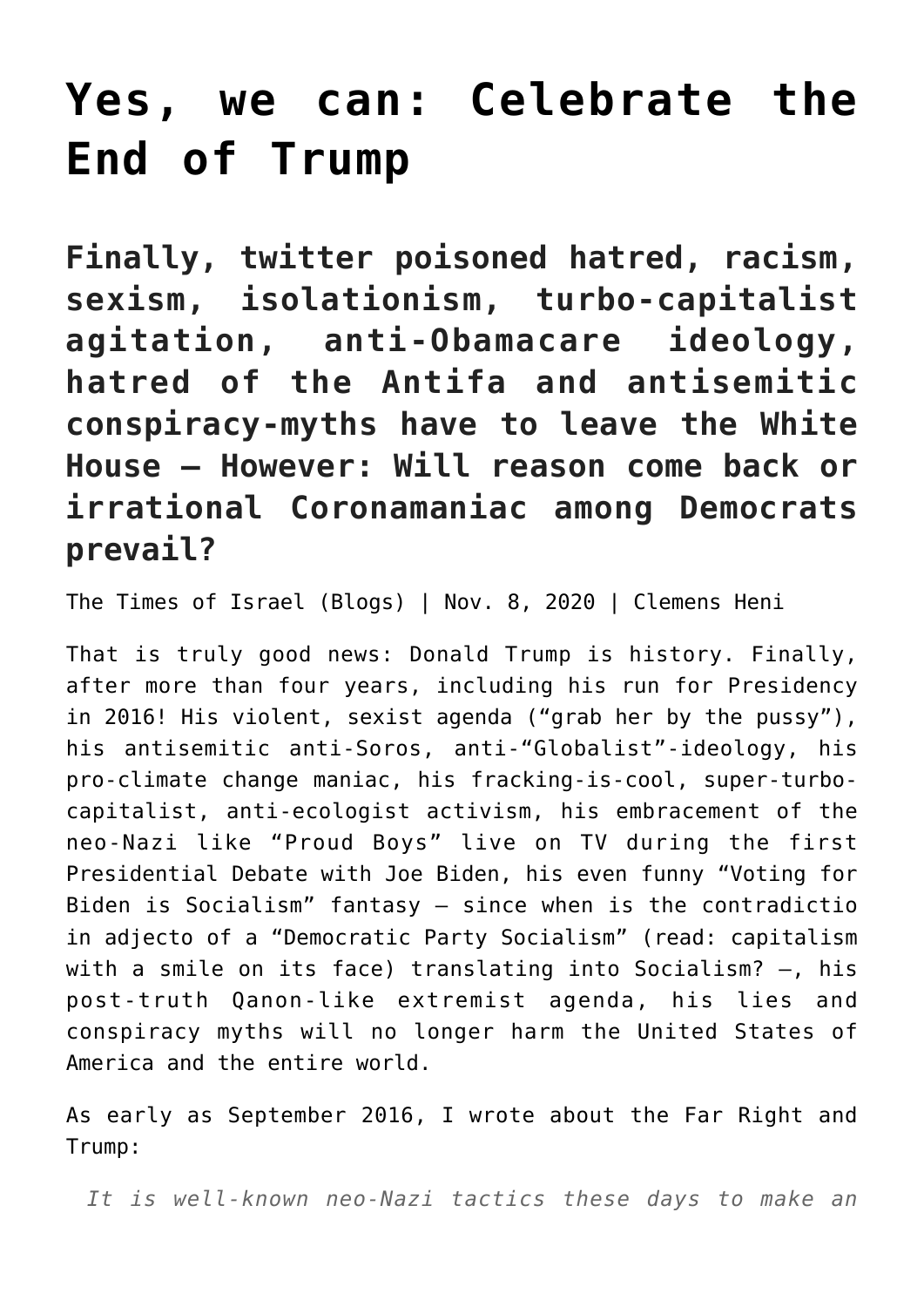*outrageous statement, and then to step back a little bit. Blinking with the eyes to their followers is part of the game. Look at Trump and you know what I mean … The core message of the racist movement in Germany these days goes like this: The AfD wants to 'get rid of Merkel'. That was the slogan of their big rally in the heart of Berlin, Nov. 7, 2015, with neo-Nazis joining them, including agitators against America who say that 'Germany is run by NSA' and the US, as right-wing extremist and antisemitic agitator Jürgen Elsässer's Compact Magazine did on that day. Elsässer is also known for public speeches like at Potsdamer Place in the middle of Berlin, like in April 2014, where he agitated against 'Rockefeller, Rothschild, Soros', Jews and money.*

The Pro-Israel camp in Germany and in vast parts of the US aligned with Trump. That shameful development, associated with the support of the German right-wing extremism of the Alternative for Germany (AfD) led me to break with my American donors and most parts of the German pro-Israel camp. Bibi did the same mistake as right-wing American Trumpists, and collaborated with the nastiest and most disgusting of all American Presidents in history, while sidelining the Democrats.

For Zionism, both Bibi and Trump are devastating, regardless of the great achievements of Netanyahu when it comes to the Arab world and the diplomatic relations with the United Arab Emirates (UAE), Bahrain and probably vast parts of the Arab world – that is historic and tremendously important.

At least, Trump will be history by January 2021. Trumpism, though, will be an essential part of America and the Western world today, and that is and remains a shame, thanks to folks like Hannity from Fox News or in Germany sites such as Achgut.com, Axis of the Good, and uncounted others, including rural weaponry maniacs in the US or pro-Tump, pro-Putin German "Corona-sceptics" and followers of the old "German Reich".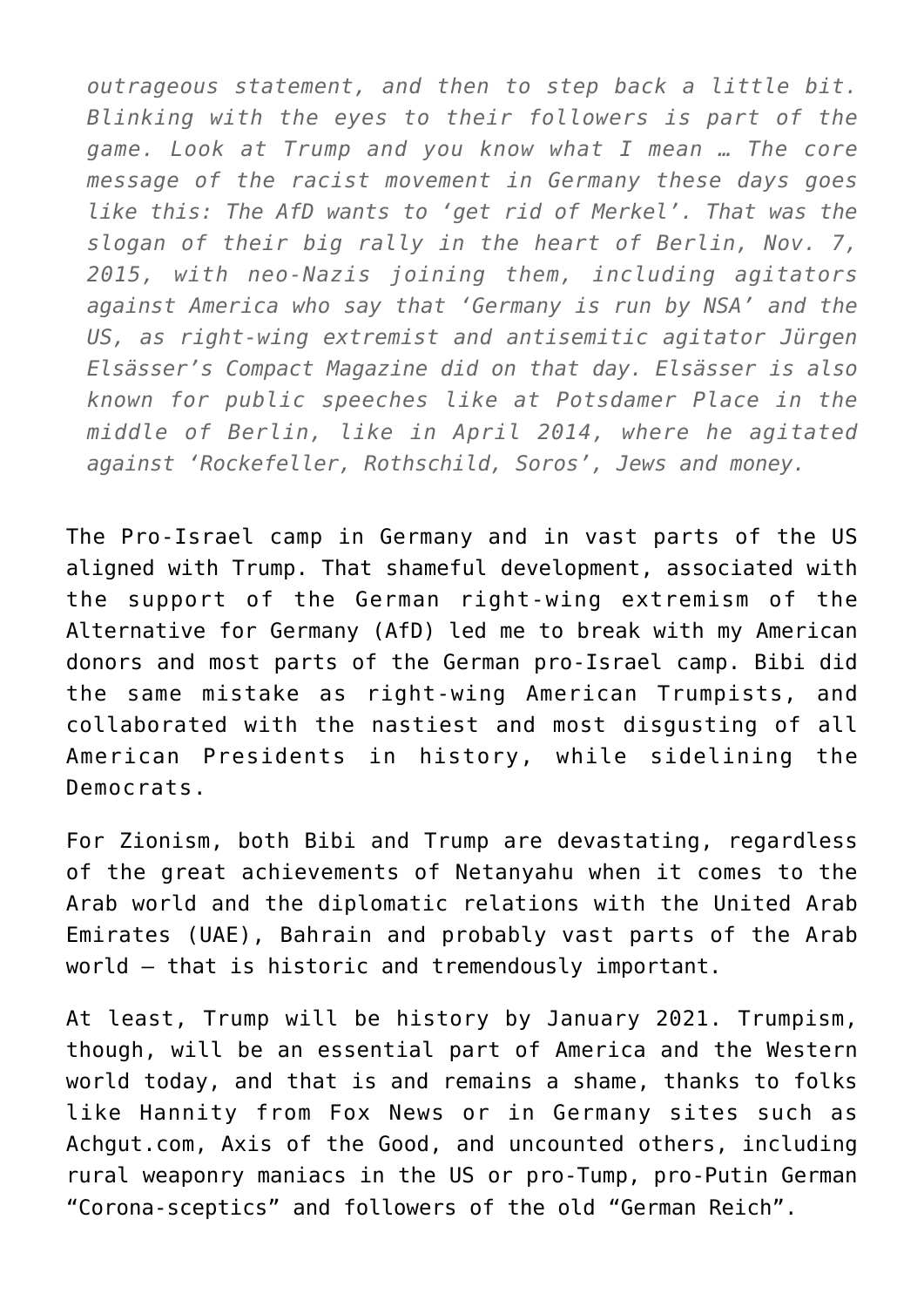But now we are in 2020 and in the times of the *pandemic turn*. What is the pandemic turn? The pandemic turns means that the state can stop the entire society of living as a society, regardless of the rational or irrational predictions of a pandemic or epidemic.

When I saw the No. 3 of the Democratic Party [Jim Clyborn,](https://video.foxnews.com/v/6208054541001#sp=show-clips) one of their two House of Majority Whips, speaking after Biden's victory, something struck me. It was not only his age (born 1940), making him just another too old for politics person like Trump, Pelosi or Biden, it was something different. It was his remarks on Fox News, that he knows about the "Spanish Flu from 1918" and that Trump failed to deal with Corona. That is irrational, to say the least.

The Spanish Flu killed some 50 million people, out of 1,8 billion people on earth at the time. These were 2,7 percent of the world population. Corona just killed 0,015 percent of today's world population (1,2 million people out of 7,8 billion). But even more striking was the average age of death of the Spanish Flu: 28 years! Most old people over 70 were even spared, they might have had immunity from another serious flu epidemic, the [Russian Flu of 1889/90.](https://ourworldindata.org/spanish-flu-largest-influenza-pandemic-in-history)

Clyborn seems to be completely out of touch with reality, when it comes to Corona. He might have ignored most of the research done in that field ever since march 2020, when American [star](https://www.statnews.com/2020/03/17/a-fiasco-in-the-making-as-the-coronavirus-pandemic-takes-hold-we-are-making-decisions-without-reliable-data/) [epidemiologist John P.A. Ioannidis warned about a fiasco](https://www.statnews.com/2020/03/17/a-fiasco-in-the-making-as-the-coronavirus-pandemic-takes-hold-we-are-making-decisions-without-reliable-data/) in the making. [Most recently, the WHO published the latest study](https://www.who.int/bulletin/online_first/BLT.20.265892.pdf) [by Ioannidis, counting like an official WHO working paper](https://www.who.int/bulletin/online_first/BLT.20.265892.pdf). In it, Ioannidis shows that the infection fatality rate of Corona worldwide is at maximum 0.23 percent. Most studies he dealt with, are from Corona hotspots or countries hard struck by the virus like the US or Brazil.

If we take all countries on earth into account, that number will even be lower. Most countries have not many Corona deaths (like in Africa or Asia), they might have had some infections,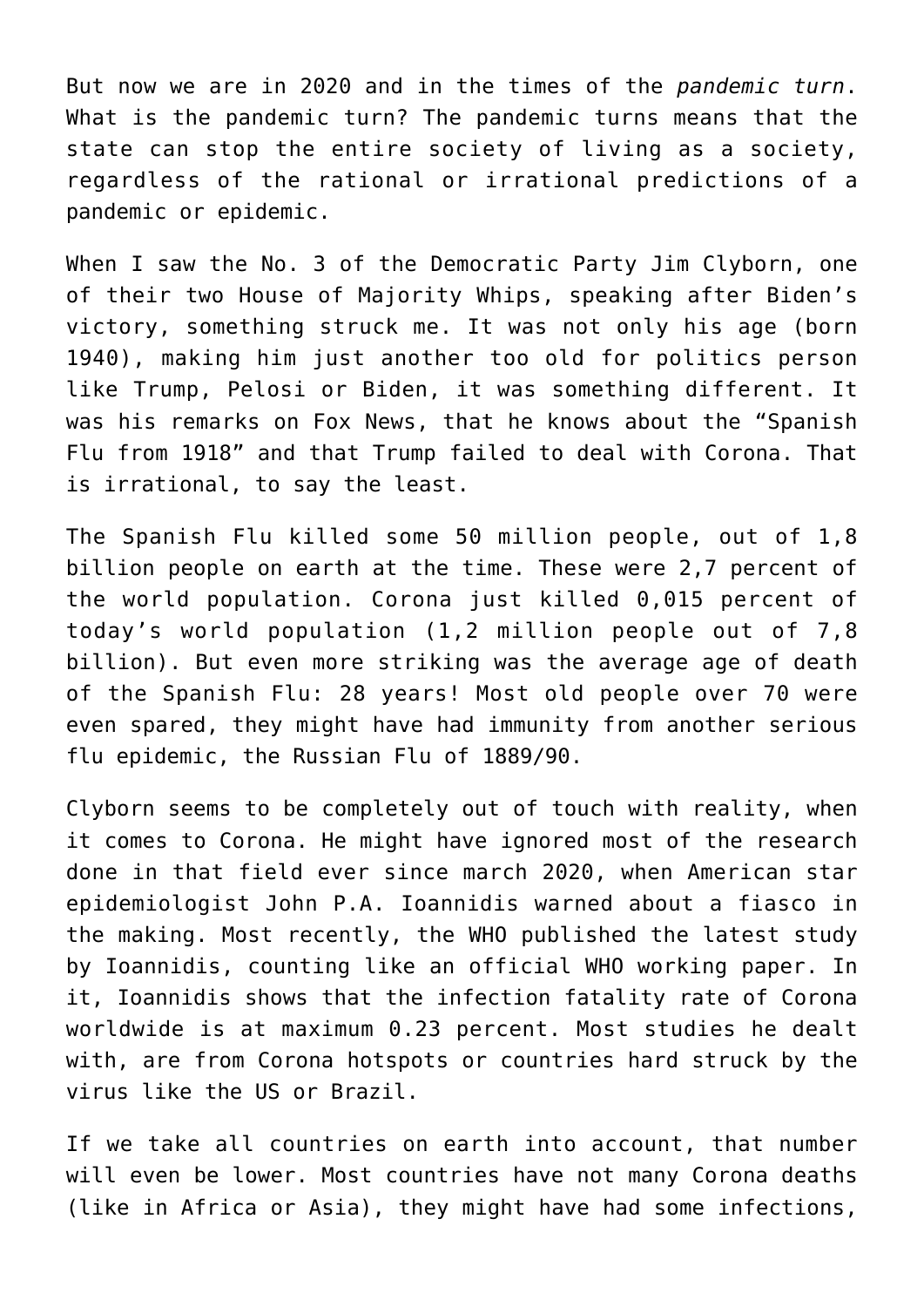but taken the fact that way over 80 percent of people infected by Corona have no to mild symptoms, you understand that Corona is much more specific than the flu. People under 70 are not at all in danger from Corona. And young people should stay away from older people or visit them in accordance with the needs of old people like in nursing homes or residential areas – [to](https://www.theguardian.com/world/2020/jun/05/covid-19-causing-10000-dementia-deaths-beyond-infections-research-says) [isolate the old and elderly was a huge crime and killed](https://www.theguardian.com/world/2020/jun/05/covid-19-causing-10000-dementia-deaths-beyond-infections-research-says) [thousand of people with dementia in Wales and England in](https://www.theguardian.com/world/2020/jun/05/covid-19-causing-10000-dementia-deaths-beyond-infections-research-says) [spring 2020 alone.](https://www.theguardian.com/world/2020/jun/05/covid-19-causing-10000-dementia-deaths-beyond-infections-research-says)

Israel has a huge debate about young professionals, how they can live without restrictions, while protecting the elderly! The governments around the world ignore these scholarly facts and still pretend that the entire society is in danger. That is nothing but a lie! Period.

The Centers for Disease Control and Prevention (CDC), the official public health agency in the US, declared that for people under 50 Corona is less dangerous than the seasonal flu, for people age 50–69 it is like a severe flu, and for people over 70 it is more dangerous than the flu. That is why the average age of death of Corona in most countries is over 80 years (in Germany 82 years). Republican Governor of Florida [Ron DeSantis](https://www.youtube.com/watch?v=oK4qKYvd5QU) emphasized these CDC numbers on his legendary press conference on September 25, 2020, when he lifted most of the lockdown restrictions of his state.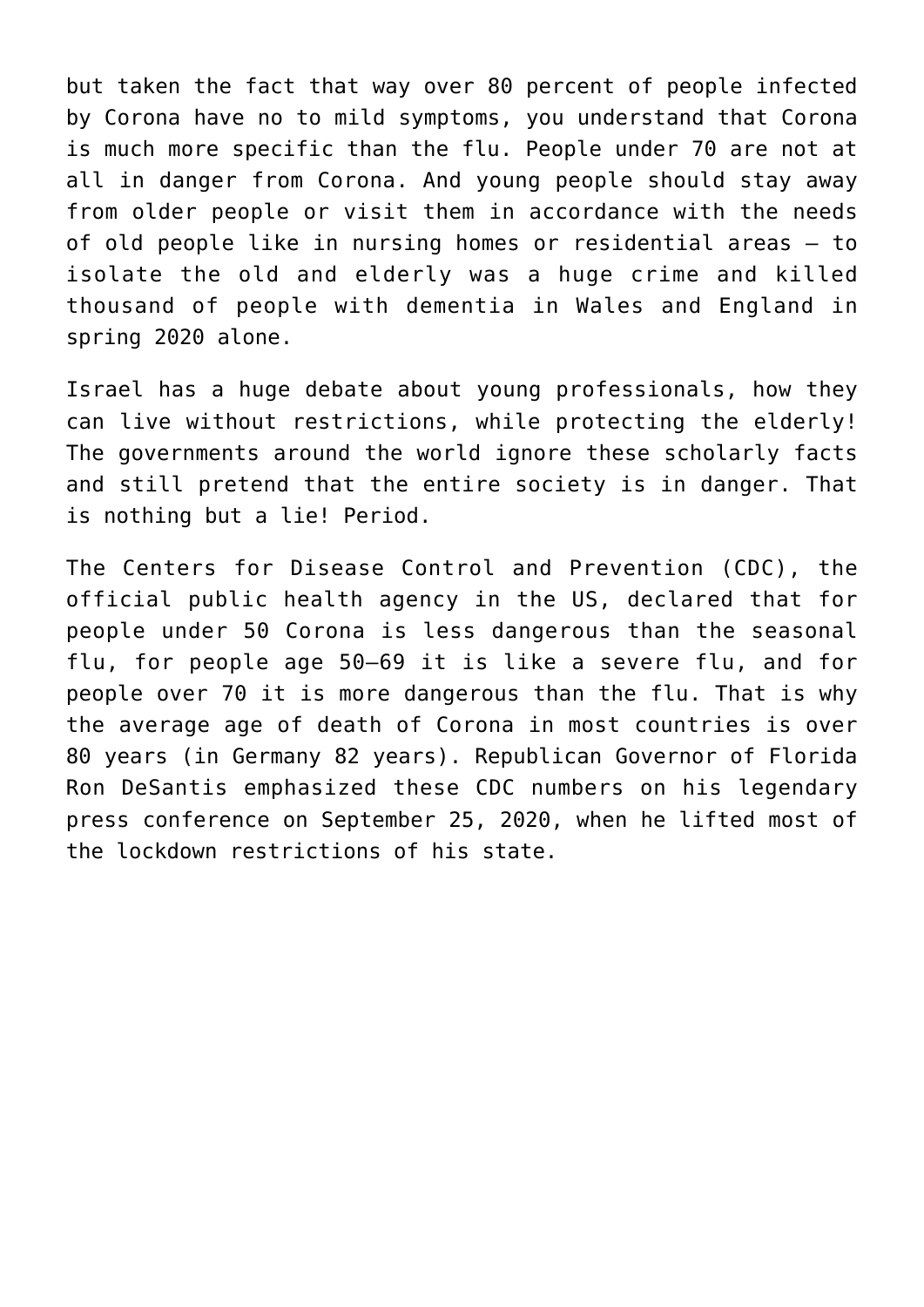

Suchen



WPTV News - FL Palm Beaches and Treasure Coast ©

Screenshot,<https://www.youtube.com/watch?v=oK4qKYvd5QU>

He also mentioned, that 25 % of young people age 18-24 in the US alone in summer 2020 had suicidal ideas and were depressive. Mental health is a huge issue when it comes to "social distancing" and irrational politics, based on fear, and not on data.

I fear, that the Clyborns in the Democratic Party will remain unreachable for scholarly research when it comes to Corona. Corona is a serious threat, no doubt about this. But it is a very accurate understandable threat for a very specific group of people – completely different from the Spanish Flu of 1918! The Spanish Flu was 180 times more lethal than Corona, to be sure! People could become sick of that flu in the morning and by late afternoon they were dead. Corona is completely different, even the majority of people on Intensive Care Units in hospitals survive Corona. In Germany, we have zero percent excess mortality in 2020 so far. We might have excess mortalitiy in 2021 and the following years due to postponed

 $Q$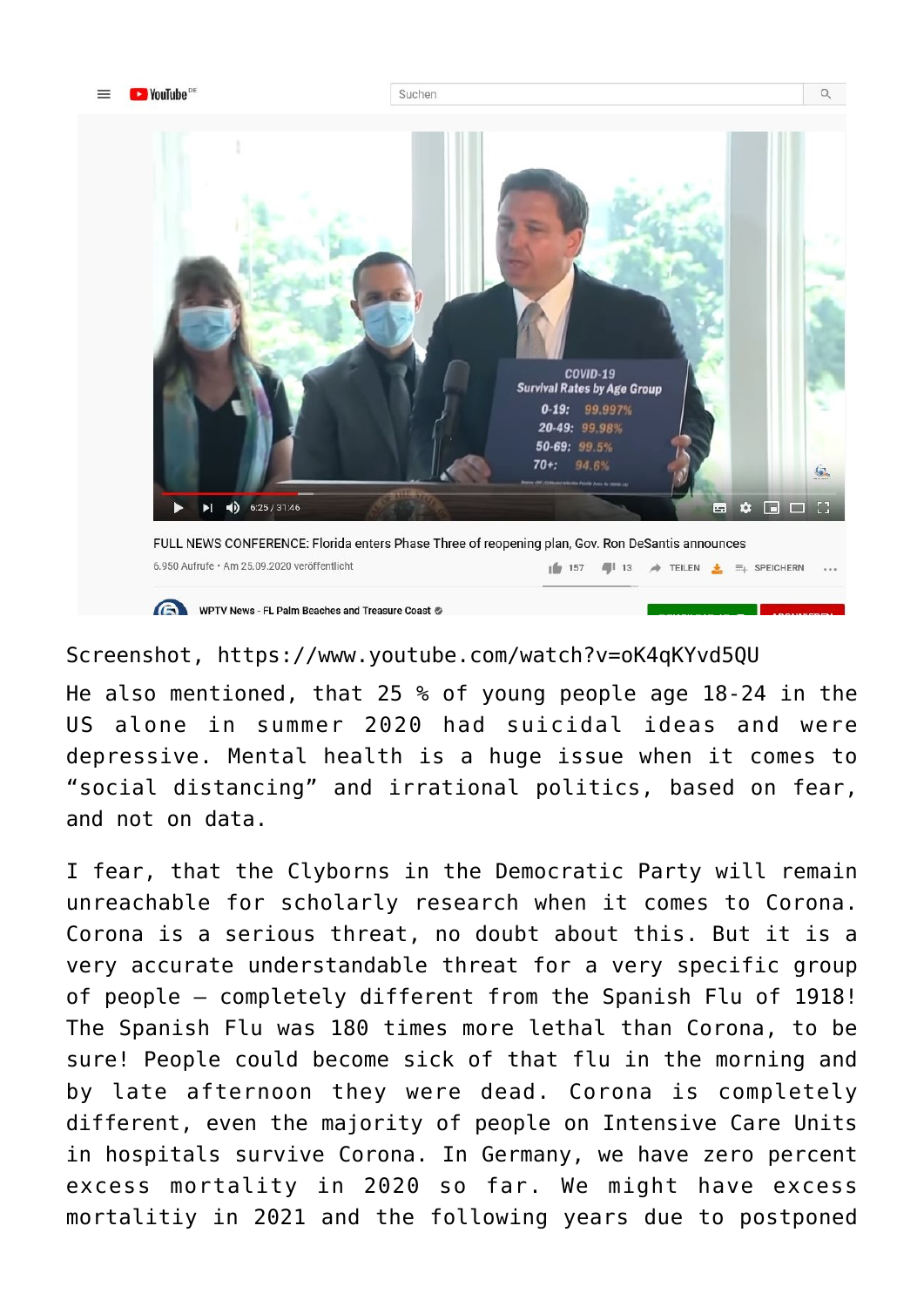cancer operations and screenigns or due the huge and unprecedented economic crisis.

The worst mistakes of all governments was the closure of theaters and cultural institutions. The only way to deal with a crisis is art, culture, cinema, lectures – and a vibrant debate, rallies, social contact, regardless if with or without distance. We would have needed our intellectuals to guide us a path to a realistic analysis of the situation. But the first thing the maniac governments closed were universities, theaters, cinemas and cultural institutions. They wee not "systemically relevant", while hardware stores were (particularly in a country such as Germany).

What America and Israel and all of us deserve, is a rational analysis of the Corona threat. Panic and antidemocratic action like in Germany, are damaging democracy while not saving a single life of a 85 year old nursing home resident. Nursing homes have been hugely underfunded by the government, as up until 2020 old people did not count at all – let alone workers in these facilities, often immigrants from Eastern Europe.

Currently, Germany has its second lockdown, all cultural sites and restaurants are closed – despite the scientific evidence, that less than 3 percent of all infections happened in restaurants. Even visiting a museum with a few people is illegal. These irrational politics indicate the very low level of democracy, Merkel and all her fellows stand for, including Macron or Johnson.

That was among the reasons one of the best-known restaurants in the heart of (East-) Berlin, the [Ständige Vertretung](https://www.youtube.com/watch?v=CXprfYLROjA), close to the German Parliament, the Bundestag, made a video, attacking the German government. The two restaurant representatives ordered chancellor Angela Merkel, finance minister and vice-chancellor Olaf Scholz, head of the state of Bavaria Markus Söder, head of the State of Berlin Michael Müller and his Senator for health Dilek Kalayci to stay away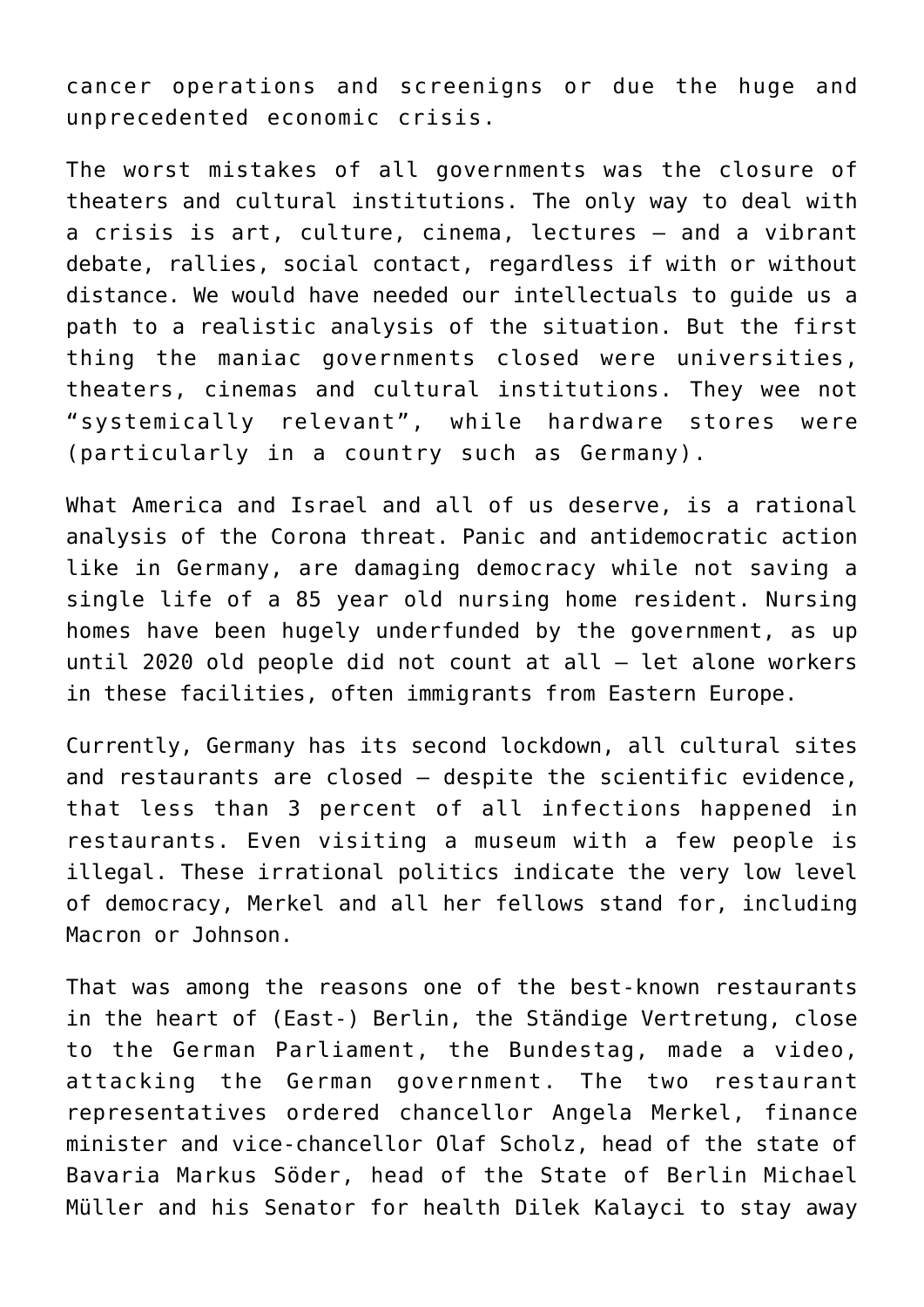from their house.

Hundreds of thousands of car construction workers and millions of others are still working, and they have their lunchrooms, but much smaller restaurants with hygiene concepts suddenly may not work anymore. That is irrational and just panic driven politics. I fear, the Democratic Party will run on this panic driven politics as well and might turn the US to not just another lockdown, but also to (useless) mandatory face mask wearing and ignoring to do the most important: protect the vulnerable.

That is the starting point for the [Great Barrington](https://gbdeclaration.org/) [Declaration](https://gbdeclaration.org/) from October 4, 2020, by Professors Jay Bhattacharya from Stanford, Martin Kulldorff from Harvard, and Sunetra Gupta from Oxford:

*The most compassionate approach that balances the risks and benefits of reaching herd immunity, is to allow those who are at minimal risk of death to live their lives normally to build up immunity to the virus through natural infection, while better protecting those who are at highest risk. We call this Focused Protection.*

*Adopting measures to protect the vulnerable should be the central aim of public health responses to COVID-19. By way of example, nursing homes should use staff with acquired immunity and perform frequent PCR testing of other staff and all visitors. Staff rotation should be minimized. Retired people living at home should have groceries and other essentials delivered to their home. When possible, they should meet family members outside rather than inside. A comprehensive and detailed list of measures, including approaches to multi-generational households, can be implemented, and is well within the scope and capability of public health professionals.*

Among the co-signers are: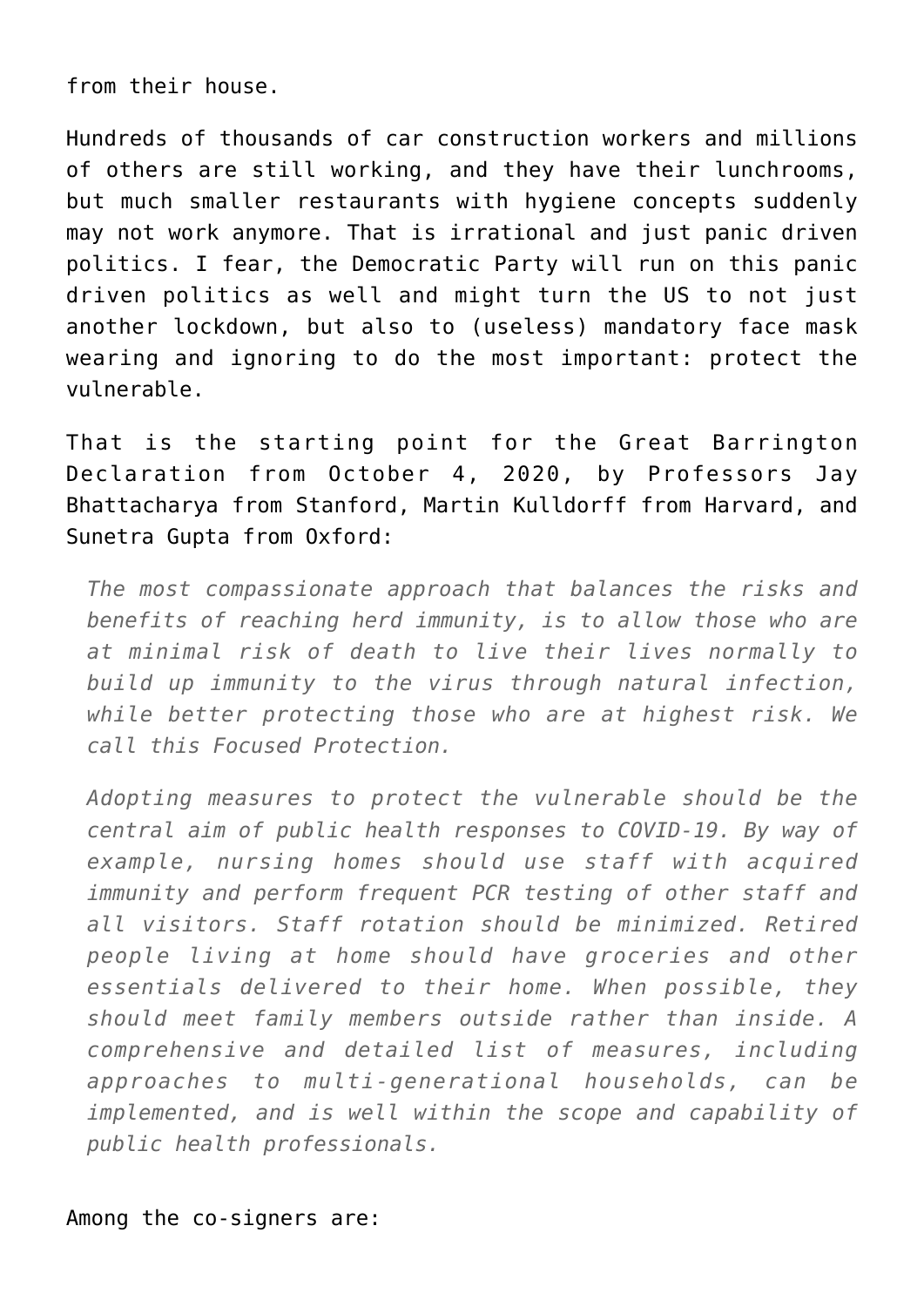*Dr. Ariel Munitz, professor of clinical microbiology and immunology, Tel Aviv University, Israel, Dr. Eitan Friedman, professor of medicine, Tel-Aviv University, Israel, Dr. Motti Gerlic, professor of clinical microbiology and immunology, Tel Aviv University, Israel, Dr. Uri Gavish, biomedical consultant, Israel, Dr. Udi Qimron, professor of clinical microbiology and immunology, Tel Aviv University, Israel*

plus 11,832 Medical & Public Health Scientists, 34,087 Medical practitioners and 620,456 Concerned Citizens (as of November 8, 2011). This indicates the remarkable support of the Great Barrington Declaration by Israeli scholars in the field of microbiology, immunology and epidemiology, virology and public health.

In an interview, [Gupta said the following:](https://reaction.life/we-may-already-have-herd-immunity-an-interview-with-professor-sunetra-gupta/)

*We should have dealt from the outset with this pandemic as an international problem. Instead it was 'let's lockdown my country, let me protect my citizens', which is incredibly individualistic.*

## She also emphasized:

*"I think the lockdown is really individualistic in its general construction. Things that we normally disperse within the community, such as individual risk, and individual blame. Now I see young people being terrified, even though they realise the risk to themselves is low, that they might infect a friend who will then give it to their grandparents. This chain of guilt is somehow located to the individual rather than being distributed and shared.*

*We have to share the guilt. We have to share the responsibility. And we have to take on board certain risks ourselves in order to fulfil our obligations and to uphold*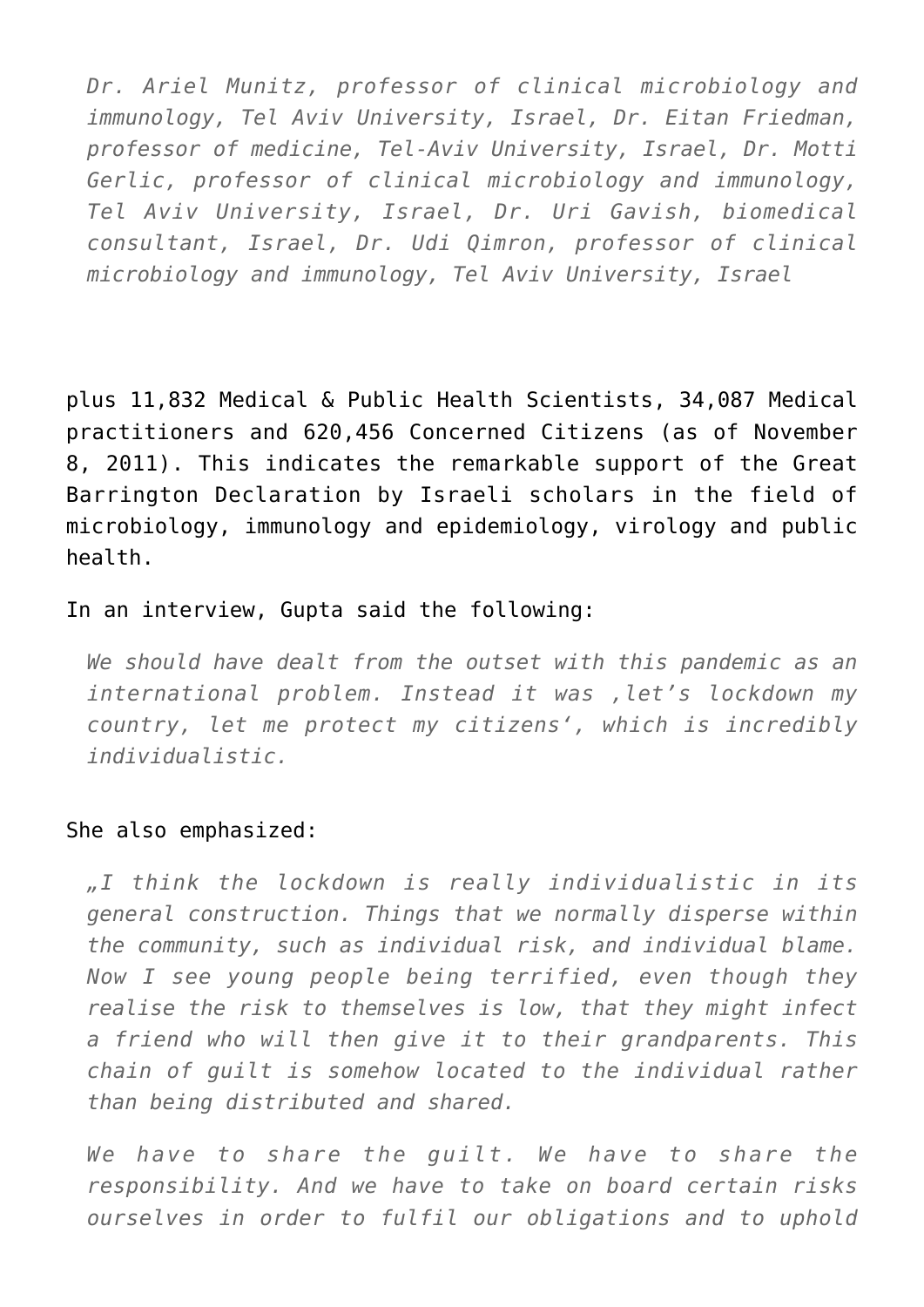*the social contract. So I'd like the politicians to remind people of that, because that's what they've been elected to do – to see the social contract is being properly transacted."*

## In a similar vein, Kulldorff said:

*I am aligned with the Left when I defend the COVID-19 strategy in my native Sweden. But here in the United States, when I defend very similar strategies implemented by the Republican governors of South Dakota and Florida, I am perceived as being aligned with the Right. It is a little weird. Among my infectious disease colleagues that favor an age-targeted strategy rather than lockdowns, most are leftwing progressives, while most of my Twitter followers are on the Right.*

[In the same interview with the socialist magazine Jacobin in](https://www.jacobinmag.com/2020/09/covid-19-pandemic-economy-us-response-inequality) [the US, Kulldorff and his colleague from Harvard,](https://www.jacobinmag.com/2020/09/covid-19-pandemic-economy-us-response-inequality) [epidemiologist Katherine Yih](https://www.jacobinmag.com/2020/09/covid-19-pandemic-economy-us-response-inequality), spoke with sociologist Nicole Aschoff. Yih pointed out:

*Progressives should be advocating for a sustainable, communitarian approach that is informed by the knowledge that the virus will spread until herd immunity is achieved, acknowledges the need for stringent protections of the vulnerable in order to minimize deaths, and recognizes the harm caused by crude across-the-board lockdowns and their disproportionate impact on workers and people of color.*

*The pandemic has laid bare the glaring and growing inequalities in our society, if they weren't evident before. We must continue to fight for a radically fairer society, including, of course, Medicare for All. The need is greater than ever.*

The current Corona politics worldwide, though, are lethal –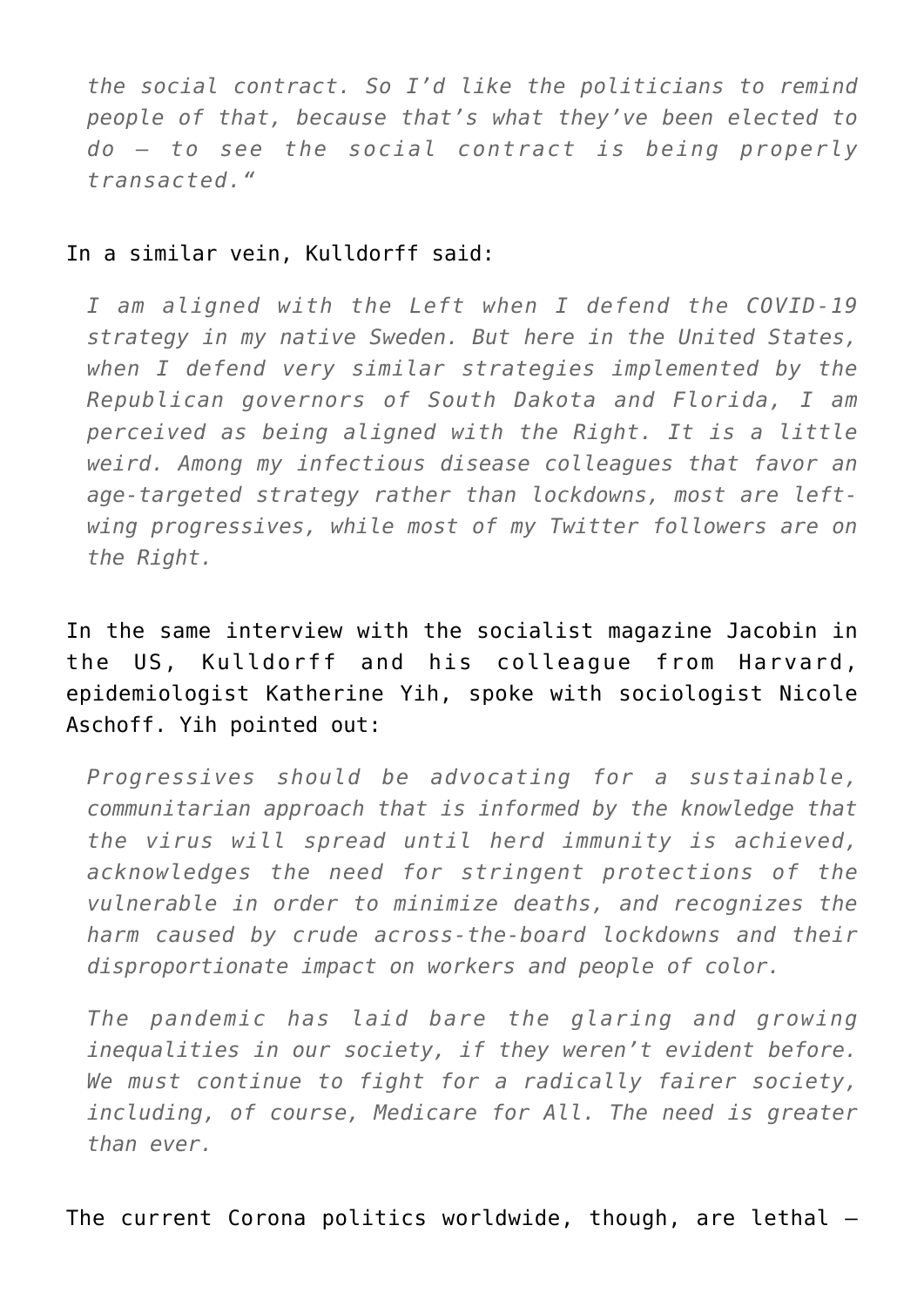for the developing countries in Africa and Asia. They suffer from hunger, as the [Peace Nobel Prize Laureate 2020 clearly](https://www.wfp.org/news/wfp-chief-warns-grave-dangers-economic-impact-coronavirus-millions-are-pushed-further-hunger) [says: The World Food Programme \(WFP\) of the United Nations.](https://www.wfp.org/news/wfp-chief-warns-grave-dangers-economic-impact-coronavirus-millions-are-pushed-further-hunger) The virus itself is far from being a pandemic on the same scale worldwide – it is mainly a European and American (South and North America) pandemic, if we look at the numbers. But the collateral damage is unbelievable huge – canceled tourist trips to almost the entire world, cut off economic relations, delayed vaccination programs in Africa or Asia (like against measles), increase death and hunger:

*As COVID-19 pushed countries everywhere to lock down, the equivalent of 400 million full-time jobs have been destroyed, and remittances have collapsed. The impact has been felt hardest by the 2 billion people who work in the informal economy around the world – mainly in middle and low-income countries. Already only one day's work away from going hungry, in other words living hand to mouth. You and I have food in the pantry in a lockdown. We have enough food for two or three weeks. These people don't have that luxury. If they miss a day's wages, they miss a day's worth of food and their children suffer. They don't have the money to buy their daily bread in those circumstances. This inevitably creates a risk of rising social tensions and instability.*

## The report concludes:

*We need \$4.9 billion to feed, for one year, all 30 million people who will die without WFP's assistance. Worldwide, there are over 2,000 billionaires with a net worth of \$8 trillion. In my home country, the USA, there are 12 individuals alone worth \$1 trillion. In fact, reports state that three of them made billions upon billions during COVID! I am not opposed to people making money, but humanity is facing the greatest crisis any of us have seen in our lifetimes. It's time for those who have the most to step up, to help those who have the least in this extraordinary time*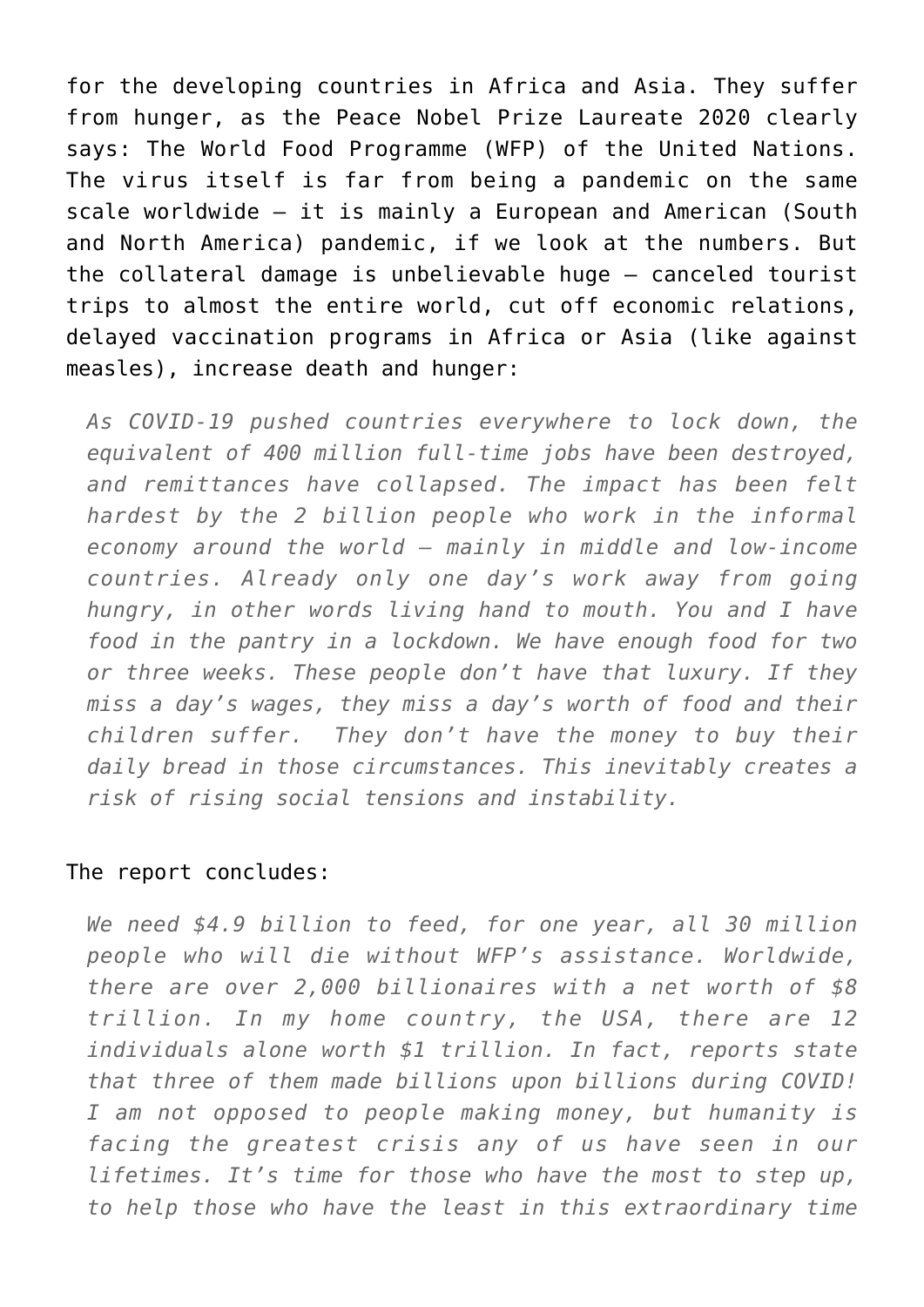*in world history. To show you truly love your neighbour. The world needs you right now and it's time to do the right thing.*

Surveillance technics like Corona Apps, panic driven government policies of defamation of any kind of critics of Corona politics are damaging our democracies like nothing damaged them ever since 1945. Sociologist Michel Foucault (1926-1984) or Public Health scholar and philosopher Ivan Illich (1926-2002) would habe been the best people to analyze the biggest crisis of our world since 1945. We are missing them. I [co-published](https://www.editioncritic.de/allgemein/neuerscheinung-corona-und-die-demokratie-eine-linke-kritik-gerald-grueneklee-clemens-heni-peter-nowak/) and [edited](https://www.editioncritic.de/allgemein/neuerscheinung-im-oktober-2020-clemens-heni-hg-gefaehrderansprache/) books on Corona so far this year (in German), following, among others, both Foucault and Illich. You can also find a fascinating essay "On Corona Days" by [Sajay Samuels](https://samerski.de/wp-content/uploads/2020/08/OnCoronaDays_May_2020.pdf), transposing some of the critic by Illich in our crazy Corona times.

Having said this, we still should very much celebrate the defeat of Trump by Biden – that is a historic and long overdue achievement of the democratic voices in the United States, with consequences worldwide!! Equality, anti-racism, antisexism, and the fight of antisemitic conspiracy myths must become the bottom line of American politics, again – or for the first time, finally.

Vice-President-elect Kamala Harris, by the way a true find of the Jewish state of Israel, who *herself* is childfree, which might be a good indication for more feminist policies in the White House, might be a great help in that respect as well. She will be the first woman to become Vice-President in the history of the United States of America – and the first black woman, the first daughter of immigrants (from India, and Jamaica, respectively). That is a fantastic symbol of the American dream, of "Possibilities", as Joe Biden framed it in [his victory speech on November 7, 2020](https://video.foxnews.com/v/6208077910001#sp=show-clips).